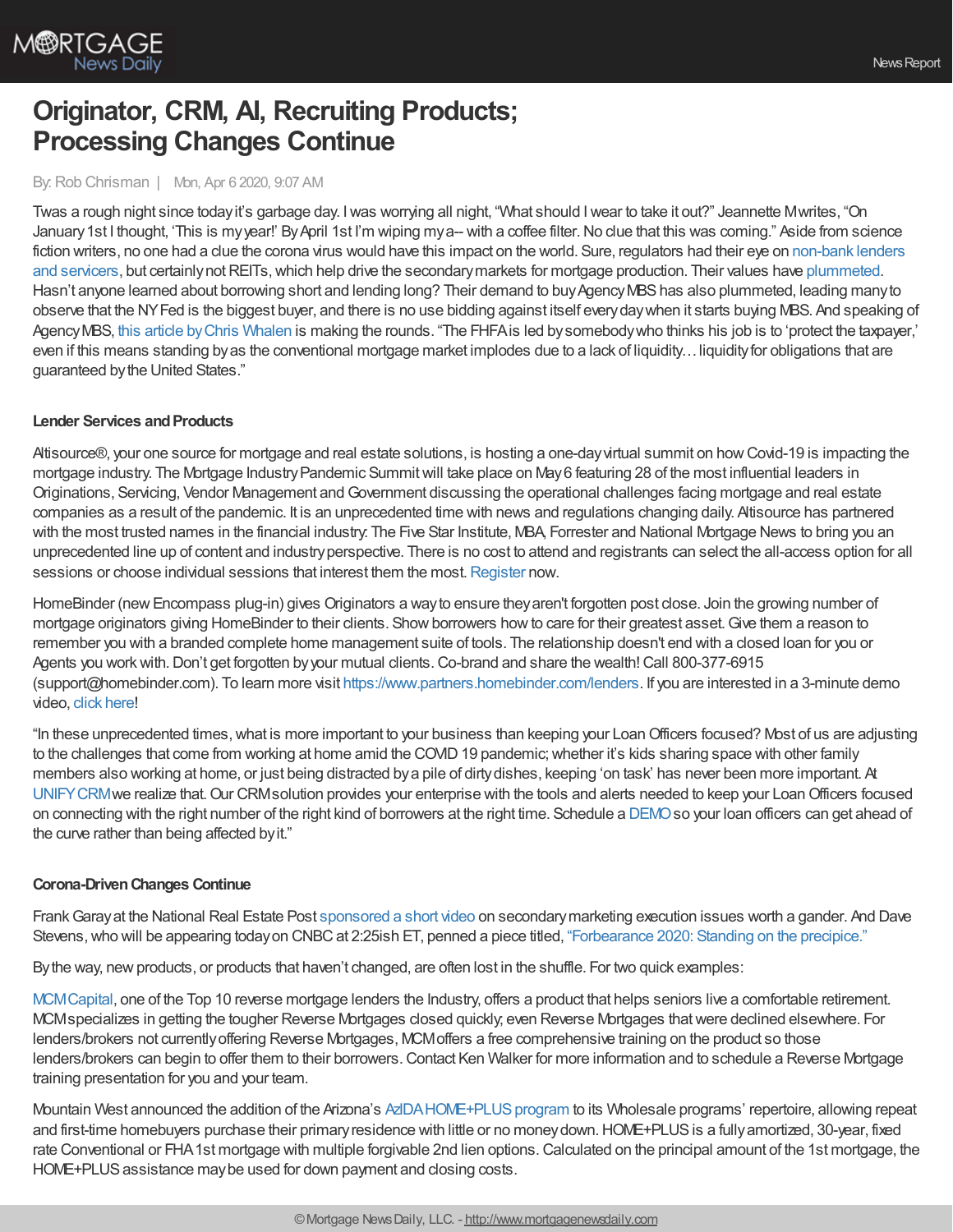

The Mortgage Bankers Association and a broad coalition of organizations representing financial industryand affordable housing advocates, released a [statement](https://mba-pa.informz.net/informzdataservice/onlineversion/ind/bWFpbGluZ2luc3RhbmNlaWQ9Nzg3NTc1NSZzdWJzY3JpYmVyaWQ9OTEyMDYwMDc4) calling on government regulators to provide a source of liquidityto those mortgage servicers that mayneed additional capacityto support homeowners and renters impacted byCOVID-19.

The California MBAis asking for help to enact emergencyremote online notarization for California. SB1322 has been [introduced](https://www.cmba.com/sb_1322_98_a_bill/) to create the Remote Online Notarization Act to authorize a notary public to apply for registration with the Secretary of State to be a remote online notary public. California's Secretary of State has requested data from the coalition demonstrating that there is a backlog or delay. Please share anydata or information that you have explaining howthe lack of remote online notarization in our state has caused delays during the COVID-19 crisis to CEO Susan Milazzo.

On Tuesday, March 31st, Franklin American Mortgage Companypublished National Bulletin #2020-08,which included information on Remote Online Notarization (RON) capability along with other important guidance regarding title, closing, and recording during COVID-19. Please be advised that due to further guidance from the GSEs, as well as differing policies and requirements from various state and local authorities, FAMC revised its position on RON capability. Until further notice, FAMC cannot accept any e-notarized documents but as this capabilitybecomes available both during and post crisis FAMCwill communicate accordingly.

PennyMac updated the Government FICO LLPAs effective for all Best Effort commitments taken on or after Monday, March 30, 2020. The update is for the 640-659 FICOband only. It also posted a newannouncement regarding loans in [forbearance.](https://www.gopennymac.com/announcements/20-22-announcement-04-03-2020)

Jumbo? Wells Fargo Funding's Non-Conforming program will be suspended after April 3, 2020. Loans Locked on or before April 3, 2020 will be honored. Lakeview Correspondent [suspended](https://files.constantcontact.com/04292f09501/192cb472-9ff8-4a81-a1f2-21b3439cf248.pdf) locks under the Jumbo Elite product. Effective immediately, Mountain West Financial Jumbo 2 Product will be temporarily suspended. These products are currently not available for new registration or locks. Loans under existing locks will continue to be processed. Removal of this suspension will occur as soon as conditions permit. Caliber has suspended its Jumbo lending programs, effective immediately. Itwill honor anycurrentlylocked loan that complies with its existing program requirements. This does not include our FNMA/FHLMC or GNMA high balance loan programs. Until further notice, Orion Lending has suspended funding of its non-conforming loan programs. This includes all Edge Alt Aproducts, all Vantage Alt Aproducts and FUEL Jumbo products.Due to current market conditions, PRMG's Diamond Jumbo program is suspended and is no longer available for locks or new submissions.

Flagstar Bank [issued](https://www.flagstar.com/content/dam/tpo/sellers-guide/announcements/20033.5.pdf) a memo on April 2nd updating requirements for Conventional andGovernment Employment Verification and Income.

Previously, AmeriHome announced the temporary suspension of the IRS tax and W-2 transcripts requirements. While the USDA requires transcripts for all household members, Sellers mayalso provide evidence of their documented attempts to obtain the transcripts.

## **Capital Markets**

US**economic data is beginningtoshow the effects of the Covid-19 pandemic**, but still do not reflect the complete outcome of the impairment to the economyresulting from the virus and the social distancing efforts to combat it.Officiallythe economylost 701,000 net jobs during March and the unemployment rate jumped from 3.5 percent to 4.4 percent: the largest monthly increase in the unemployment rate since 1975.Given the more recent data around newfilings for unemployment insurance, it is expected that the unemployment rate will rise significantlyagain when we get April's numbers. Speaking of unemployment claims, newclaims rose to 6,648,000 for the week ending March 28th. The ISMnon-manufacturing indexfell from 57.3 in Februaryto a still positive 52.5 in March as arts and entertainment, transportation and warehousing, professional services, mining, and retail trade and educational services all sawdeclines. The ISM Manufacturing Indexfell below 50 to 49.1 in March due to supply chain disruptions, declining global and domestic demands, as well as the significant drop in oil prices. All economic indicators are expected to continue to decline through April.

Fannie's trading desk reminded Whole Loan Conduit (WLC) customers that, pursuant to the SellingGuide, they"should not exceed \$200 million in aggregate commitment volume per daywithout the prior approval of the Capital Markets Pricing and Sales Desk. And prior notice should be sent to your Capital Markets representative before taking down large blocks of WLC commitments (\$50MM+)."

Despite U.S. employment plummeting in March bya degree not seen since 2009 during the last recession, **the payrolls reportwas largely ignored by the bond market.** The figure of cut jobs is expected to surge in the coming months, as Thursday's initial claims figures have not yet figured into the report, go figure.U.S. Treasuries sawa relativelyquiet dayof trading with most maturities rallying slightly(including the 10-year closing -4 bps to 0.59 percent). The other big news on the daywas the 12 percent increase in oil prices due to a speculated agreement to cut production byRussia and Saudi Arabia. It's a big tug ofwar for Treasuries: safe-haven interest,weak stock prices, and rising concerns about the U.S. economy's rebound potential versus more states embracing a stay-at-home order, large job losses seen in the March employment report, and disagreement over the speed atwhich stimulus can arrive for individuals and small businesses.

To close lastweek, the Desk purchased \$19.86 billion MBS(down from \$24.862 billion Thursday) of the \$30 billion tentative maximum.